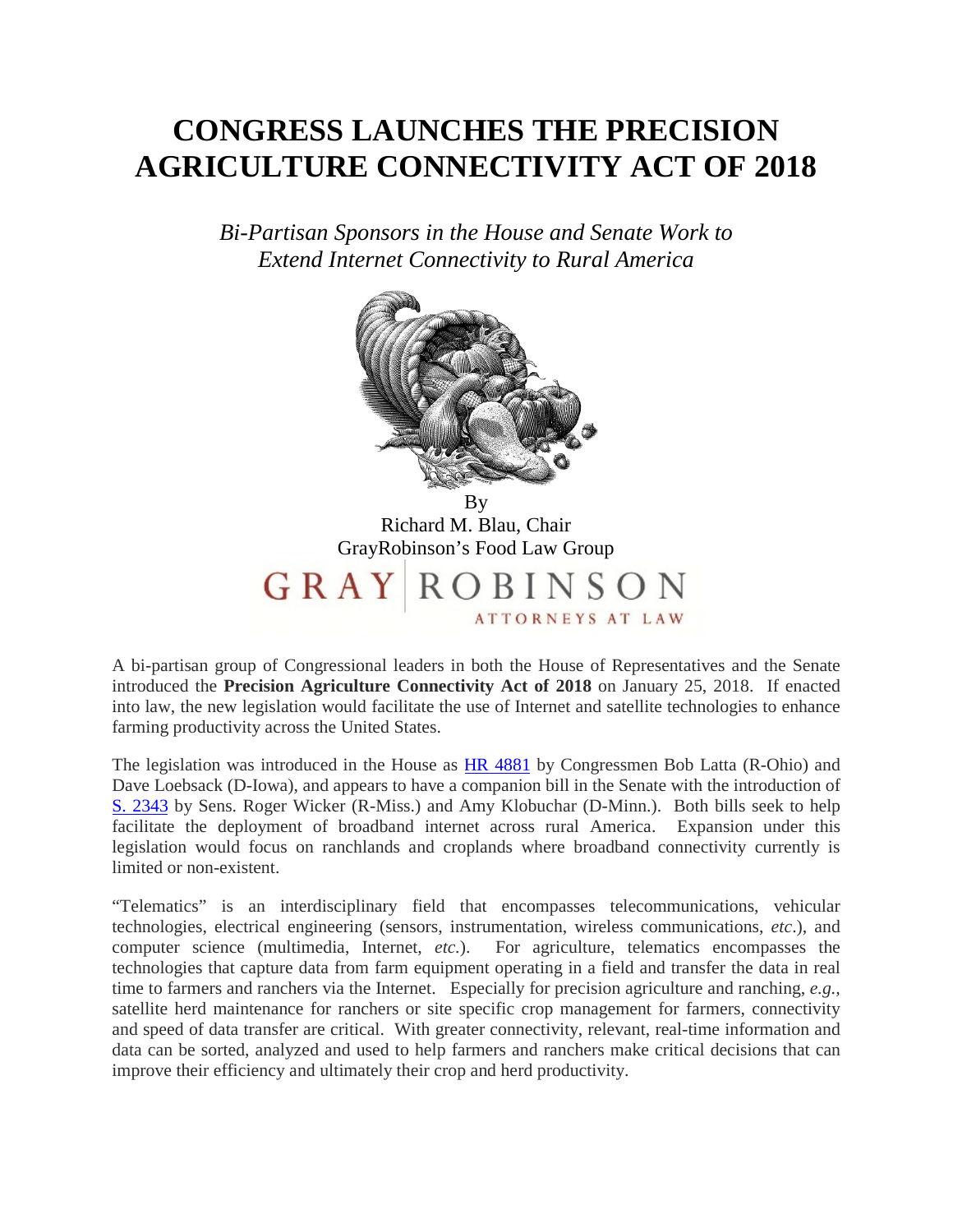President Barack Obama announced a [rural Internet connectivity initiative](http://www.washingtonexaminer.com/obama-to-push-for-better-internet-access-in-rural-areas/article/2558632) in 2015 to expand broadband service by promoting industry competition and by making financial awards available in the form of grants, loans and tax incentives to existing companies and new startups willing to invest in better optic, wireless, and satellite infrastructure. While some expansion in agricultural connectivity has been noted over the last three years, many challenges remain, including issues related to upload speeds, wider coverage areas and better cyber security to protect personal and proprietary information.

For example, while great emphasis has been placed on download speeds in recent years, telematics require greater upload speeds than what is common, especially in most rural areas. Without rapid uploads, producers utilizing telematics technology often are prevented from real time uploads and must resort to later, after-the-fact transfers of field data from faster fiber optic connections back at the farm/ranch house or operations center later in the evening.

For telematics to work efficiently, those upload speeds in the field must be increased considerably, a task that so far is slow to develop. The sponsors of the Precision Agriculture Connectivity Act of 2018 hope to address those and related connectivity challenges directly, and accelerate the progress of extending broadband connectivity to rural America.

Agriculture trade associations have lobbied extensively for this new legislation, arguing that coordinated efforts by the U.S. Department of Agriculture, the Federal Communications Commission and public and private stakeholders are required to address the needs of precision agriculture and ensure that current and future generations of farmers and ranchers will have the necessary connectivity to achieve optimal yields, lower environmental impact and maximize profit. Broadband deployment in unserved and underserved croplands and ranchlands is essential to farmers and ranchers who produce food, fuel and fiber across the United States.

The proposed legislation creates a clear mandate for the FCC to work with other branches of government to develop a comprehensive strategy to both update America's rural I.T. infrastructure, and ensure that those investments meet the needs of farmers and ranchers and the machinery on which they rely. Specifically, the new legislation would require the FCC task force to:

- Identify and measure current gaps in broadband coverage on cropland and ranchland;
- Assemble a comprehensive guide of all federal programs or resources dedicated to expanding broadband access on cropland and ranchland;
- Develop policy recommendations, in consultation with the U.S. Department of Agriculture, to promote the rapid, expanded deployment of fixed and mobile high-speed broadband on cropland and ranchland, with the goal of achieving service on 95 percent of croplands and ranchlands in the United States by 2025;
- Recommend specific steps the FCC can take to ensure that available farm data from the USDA is reflected in developing Federal programs to deploy broadband to croplands and ranchlands; and
- Submit an annual report to Congress detailing the status of fixed and mobile broadband coverage on croplands and ranchlands; the projected future connectivity needs of agricultural operations, farmers, and ranchers; and the steps being taken to accurately measure the availability of high-speed broadband on croplands and ranchlands and the limitations of current measurement processes.